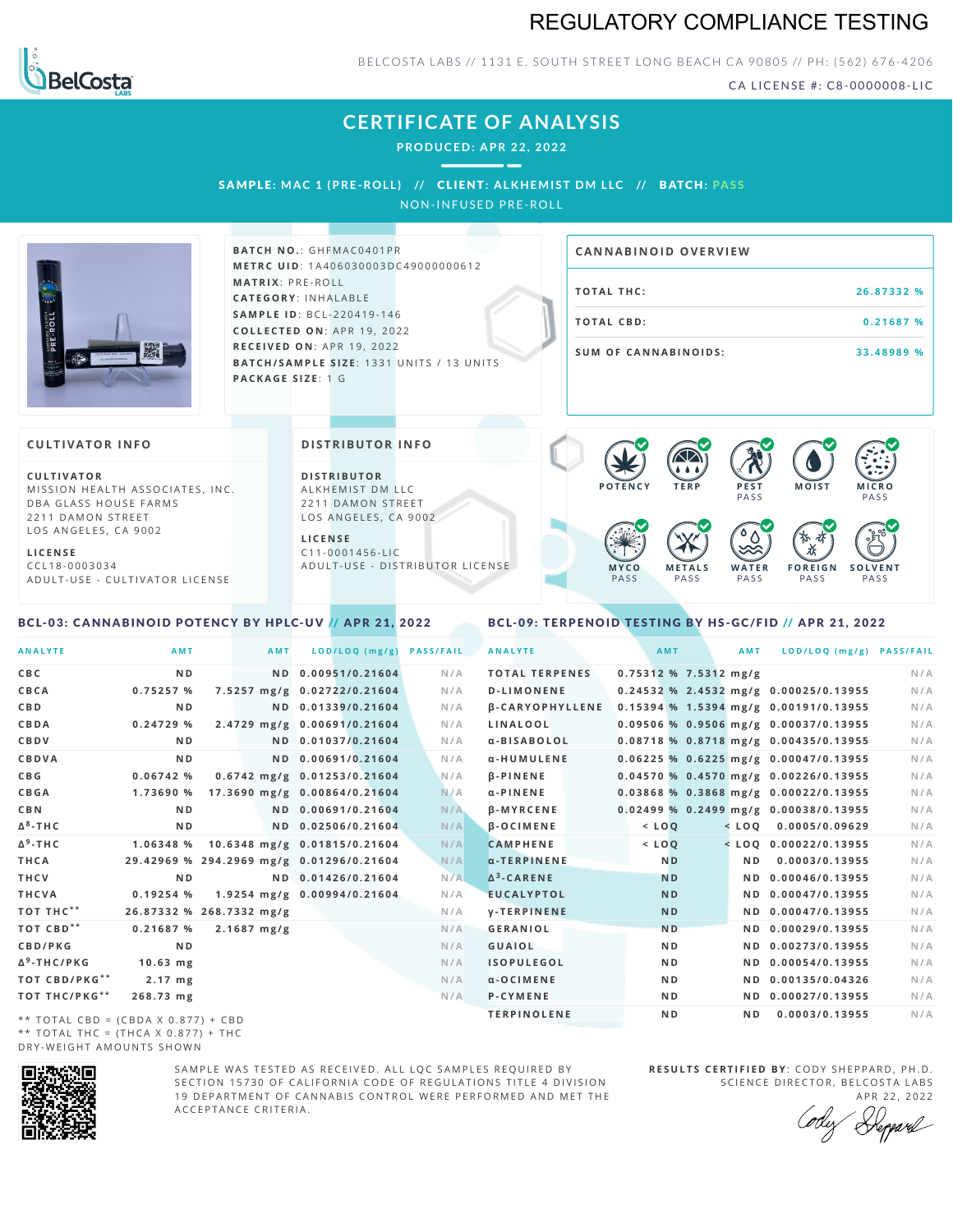# REGULATORY COMPLIANCE TESTING

#### <span id="page-1-0"></span>BCL-05: RESIDUAL PESTICIDE ANALYSIS BY LC-MS/MS ESI // APR 21, 2022

| <b>ANALYTE</b>                  |                  | LIMIT $AMT(\mu g/g)$ | LOD/LOQ (µg/g) PASS/FAIL |             | <b>ANALYTE</b>                | LIMIT AMT $(\mu g/g)$ |     | LOD/LOQ (µg/g) PASS/FAIL |             |
|---------------------------------|------------------|----------------------|--------------------------|-------------|-------------------------------|-----------------------|-----|--------------------------|-------------|
| <b>ABAMECTIN</b>                | $0.1 \mu g/g$    | N D                  | 0.01153/0.04             | <b>PASS</b> | <b>METALAXYL</b>              | $2 \mu g/g$           | N D | 0.00503/0.02             | <b>PASS</b> |
| <b>ACEPHATE</b>                 | $0.1 \mu g/g$    | ND                   | 0.00368/0.02             | <b>PASS</b> | <b>METHIOCARB</b>             | Any amt               | ND. | 0.00503/0.02             | PASS        |
| ACEQUINOCYL                     | $0.1 \mu g/g$    | N D                  | 0.00417/0.02             | <b>PASS</b> | METHOMYL                      | 1 $\mu$ g/g           | N D | 0.00494/0.02             | PASS        |
| <b>ACETAMIPRID</b>              | $0.1 \mu g/g$    | N D                  | 0.00464/0.02             | <b>PASS</b> | <b>MEVINPHOS</b>              | Any amt               | N D |                          | PASS        |
| <b>ALDICARB</b>                 | Any amt          | N D                  | 0.01109/0.04             | <b>PASS</b> | <b>MEVINPHOSI</b>             |                       | N D | 0.00163/0.0084           | N/A         |
| <b>AZOXYSTROBIN</b>             | $0.1 \mu g/g$    | N D                  | 0.00639/0.02             | <b>PASS</b> | <b>MEVINPHOS II</b>           |                       | N D | 0.00542/0.0316           | N/A         |
| <b>BIFENAZATE</b>               | $0.1 \mu g/g$    | N D                  | 0.00355/0.02             | <b>PASS</b> | <b>MYCLOBUTANIL</b>           | $0.1 \mu g/g$         | N D | 0.00867/0.04             | <b>PASS</b> |
| <b>BIFENTHRIN</b>               | $3 \mu g/g$      | N D                  | 0.00473/0.04             | <b>PASS</b> | <b>NALED</b>                  | $0.1 \mu g/g$         | ND. | 0.00328/0.02             | PASS        |
| <b>BOSCALID</b>                 | $0.1 \mu g/g$    | N D                  | 0.00494/0.02             | <b>PASS</b> | OXAMYL                        | $0.5 \mu g/g$         | ND. | 0.00455/0.02             | PASS        |
| <b>CARBARYL</b>                 | $0.5 \mu g/g$    | N D                  | 0.00295/0.02             | <b>PASS</b> | PACLOBUTRAZOL                 | Any amt               | N D | 0.00714/0.04             | <b>PASS</b> |
| CARBOFURAN                      | Any amt          | N D                  | 0.00613/0.02             | <b>PASS</b> | <b>PERMETHRIN</b>             | $0.5 \mu g/g$         | ND. |                          | PASS        |
| CHLORANTRANIL-<br><b>IPROLE</b> | $10 \mu g/g$     | N D                  | 0.00697/0.04             | PASS        | PERMETHRIN CIS                |                       | N D | 0.00237/0.0082           | N/A         |
| <b>CLOFENTEZINE</b>             | $0.1 \mu g/g$    | N D                  | 0.0054/0.02              | <b>PASS</b> | PERMETHRIN TRANS              |                       |     | ND 0.00245/0.0118        | N/A         |
| COUMAPHOS                       | Any amt          | ND                   | 0.00215/0.02             | <b>PASS</b> | <b>PHOSMET</b>                | $0.1 \mu g/g$         | N D | 0.0043/0.02              | PASS        |
| CYFLUTHRIN                      | $2 \mu g/g$      | ND                   | 0.05508/0.2              | <b>PASS</b> | PIPERONYLBUTO-<br><b>XIDE</b> | $3 \mu g/g$           | N D | 0.00247/0.02             | PASS        |
| <b>CYPERMETHRIN</b>             | 1 $\mu$ g/g      | N D                  | 0.00556/0.04             | <b>PASS</b> | <b>PRALLETHRIN</b>            | $0.1 \mu g/g$         | N D | 0.00392/0.02             | PASS        |
| <b>DAMINOZIDE</b>               | Any amt          | N D                  | 0.00227/0.04             | PASS        | PROPICONAZOLE                 | $0.1 \mu g/g$         | N D | 0.0024/0.02              | <b>PASS</b> |
| <b>DIAZINON</b>                 | $0.1 \mu g/g$    | N D                  | 0.00487/0.02             | PASS        | <b>PROPOXUR</b>               | Any amt               | ND. | 0.00374/0.02             | PASS        |
| <b>DIMETHOATE</b>               | Any amt          | N D                  | 0.00354/0.02             | PASS        | <b>PYRETHRINS</b>             | $0.5 \mu g/g$         | N D |                          | PASS        |
| <b>DIMETHOMORPH</b>             | $2 \mu g/g$      | N D                  |                          | PASS        | <b>PYRETHRINS PYRETHRIN I</b> |                       | ND  | 0.00726/0.04             | N/A         |
| <b>DIMETHOMORPH I</b>           |                  | ND                   | 0.00109/0.0078           | N/A         | PYRETHRINS PYRETHRIN II       |                       |     | ND 0.00754/0.02284       | N/A         |
| <b>DIMETHOMORPH II</b>          |                  | N <sub>D</sub>       | 0.0015/0.0122            | N/A         | PYRIDABEN                     | $0.1 \mu g/g$         | N D | 0.0034/0.02              | PASS        |
| <b>ETHOPROPHOS</b>              | Any amt          | N D                  | 0.0041/0.02              | <b>PASS</b> | <b>SPINETORAM</b>             | $0.1 \mu g/g$         | N D |                          | PASS        |
| <b>ETOFENPROX</b>               | Any amt          | N D                  | 0.00274/0.02             | <b>PASS</b> | <b>SPINETORAM J</b>           |                       | N D | 0.00329/0.016            | N/A         |
| <b>ETOXAZOLE</b>                | $0.1 \mu g/g$    | N D                  | 0.00385/0.02             | <b>PASS</b> | <b>SPINETORAM L</b>           |                       | N D | 0.00157/0.016            | N/A         |
| <b>FENHEXAMID</b>               | $0.1 \mu g/g$    | N D                  | 0.01055/0.02             | <b>PASS</b> | <b>SPINOSAD</b>               | $0.1 \mu g/g$         | N D |                          | <b>PASS</b> |
| <b>FENOXYCARB</b>               | Any amt          | ND                   | 0.00175/0.02             | <b>PASS</b> | SPINOSAD A                    |                       |     | ND 0.00205/0.01438       | N/A         |
| <b>FENPYROXIMATE</b>            | $0.1 \mu g/g$    | N D                  | 0.00481/0.02             | <b>PASS</b> | SPINOSAD D                    |                       |     | ND 0.00104/0.00498       | N/A         |
| <b>FIPRONIL</b>                 | Any amt          | N D                  | 0.00478/0.02             | <b>PASS</b> | <b>SPIROMESIFEN</b>           | $0.1 \mu g/g$         | N D | 0.00944/0.04             | PASS        |
| <b>FLONICAMID</b>               | $0.1 \mu g/g$    | N D                  | 0.00398/0.02             | <b>PASS</b> | <b>SPIROTETRAMAT</b>          | $0.1 \mu g/g$         | N D | 0.00208/0.02             | PASS        |
| <b>FLUDIOXONIL</b>              | $0.1 \, \mu g/g$ | N D                  | 0.01369/0.04             | <b>PASS</b> | <b>SPIROXAMINE</b>            | Any amt               | N D | 0.00344/0.02             | PASS        |
| <b>HEXYTHIAZOX</b>              | $0.1 \mu g/g$    | N D                  | 0.00297/0.02             | <b>PASS</b> | <b>TEBUCONAZOLE</b>           | $0.1 \mu g/g$         | N D | 0.00816/0.04             | PASS        |
| <b>IMAZALIL</b>                 | Any amt          | N D                  | 0.0056/0.02              | PASS        | <b>THIACLOPRID</b>            | Any amt               | ND. | 0.0039/0.02              | PASS        |
| <b>IMIDACLOPRID</b>             | $5 \mu g/g$      | N D                  | 0.00645/0.02             | <b>PASS</b> | <b>THIAMETHOXAM</b>           | $5 \mu g/g$           | N D | 0.00358/0.02             | PASS        |
| KRESOXIM-<br>METHYL             | $0.1 \mu g/g$    | N D                  | 0.00339/0.02             | PASS        | TRIFLOXYSTROB-<br>IN          | $0.1 \mu g/g$         | ND. | 0.00421/0.02             | PASS        |
| <b>MALATHION</b>                | $0.5 \mu g/g$    | N D                  | 0.00472/0.02             | PASS        |                               |                       |     |                          |             |

### BCL-13: PESTICIDE TESTING BY GC/MS // APR 21, 2022

| <b>ANALYTE</b>         | LIMIT         | $AMT(\mu g/g)$ | LOD/LOQ (µg/g)  | <b>PASS/FAIL</b> |
|------------------------|---------------|----------------|-----------------|------------------|
| <b>CAPTAN</b>          | $0.7 \mu g/g$ | N D            | 0.03148/0.09535 | <b>PASS</b>      |
| <b>CHLORDANE</b>       | Any amt       | N D            |                 | <b>PASS</b>      |
| <b>CHLORDANE CIS</b>   |               | ND.            | 0.01113/0.03376 | N/A              |
| <b>CHLORDANE TRANS</b> |               | ND.            | 0.01065/0.0322  | N / A            |

| <b>ANALYTE</b>          | <b>LIMIT</b> | $AMT(\mu g/g)$ | LOD/LOQ (µg/g) PASS/FAIL |             |
|-------------------------|--------------|----------------|--------------------------|-------------|
| <b>CHLORPYRIFOS</b>     | Any amt      | N D            | 0.01119/0.034            | <b>PASS</b> |
| <b>DICHLORVOS</b>       | Any amt      | ND.            | 0.01179/0.03573          | <b>PASS</b> |
| <b>METHYL PARATHION</b> | Any amt      | N D            | 0.01353/0.041            | <b>PASS</b> |